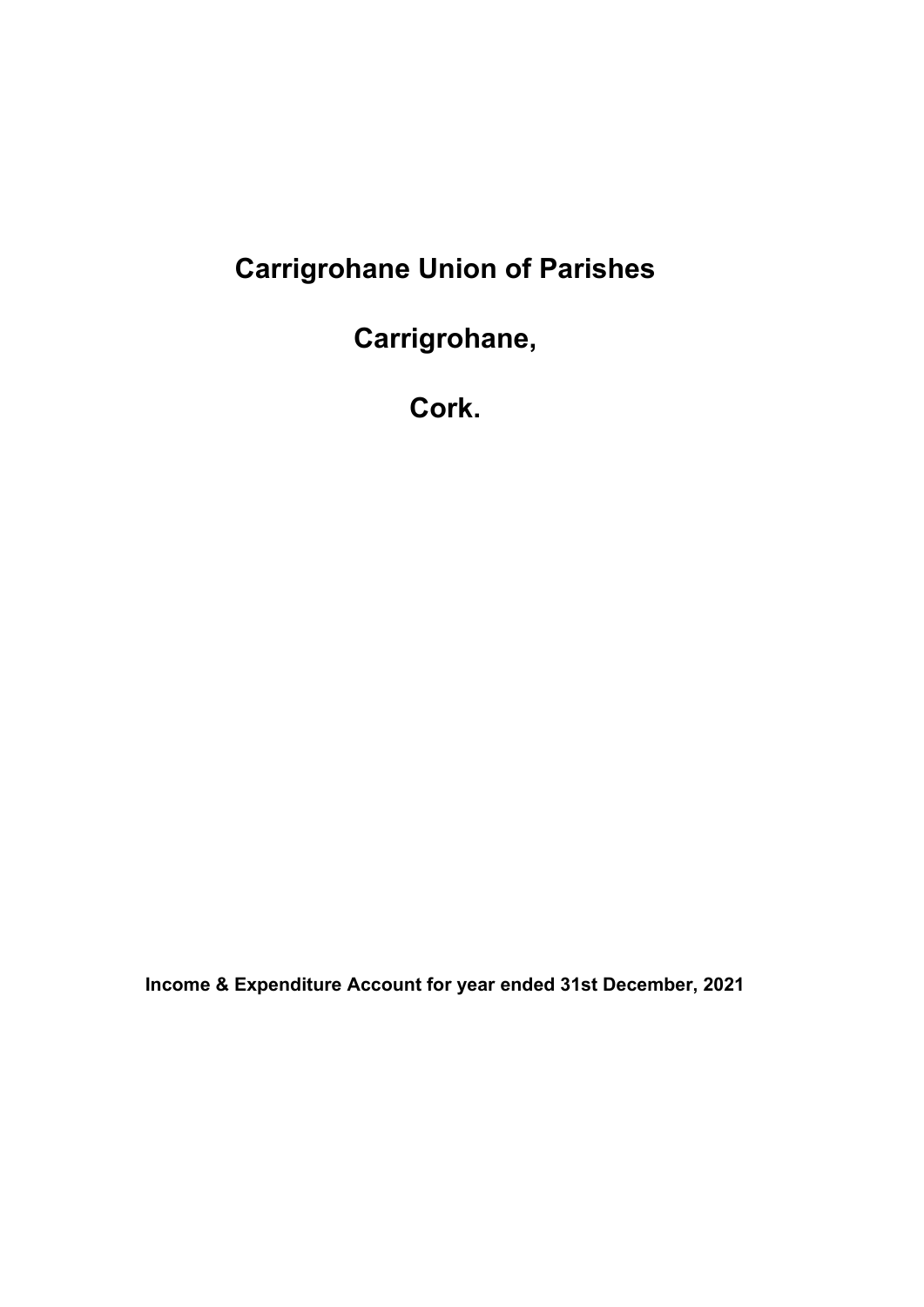# **Carrigrohane Union of Parishes Carrigrohane, Cork.**

## **Contents page for year ended 31st December, 2021**

| Trustees accounts page                       | 1         |
|----------------------------------------------|-----------|
| Auditors report                              | $2 - 3$   |
| Summary of Income and Expenditure            | 4         |
| <b>Summary of Financial Position</b>         | 5         |
| Schedule of Main account and Special Project | $6 - 7$   |
| Summary of Parish bank accounts              | 8         |
| Schedule of Income                           | $9 - 10$  |
| Schedule of Expenditure                      | $11 - 12$ |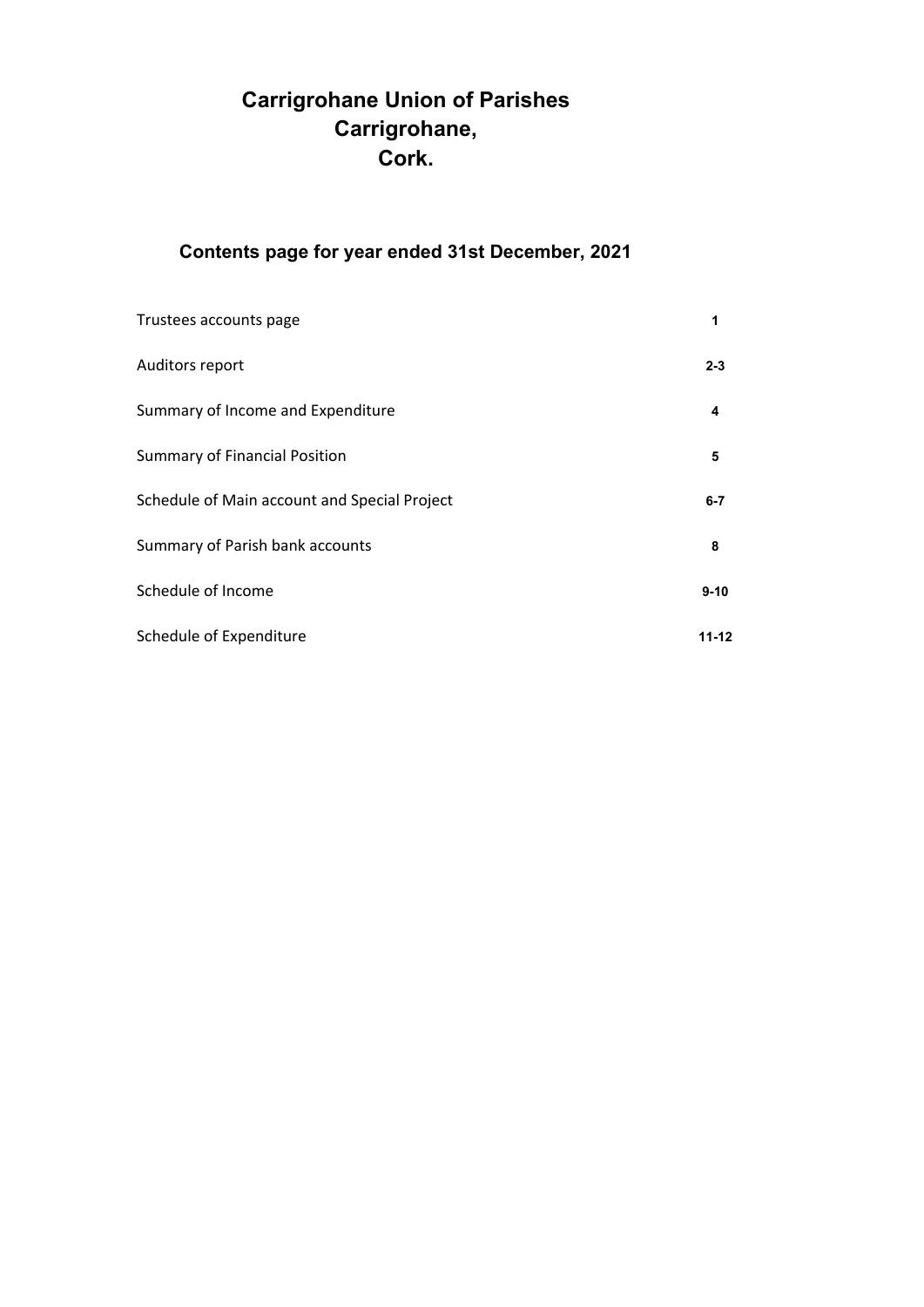### **Carrigrohane Union of Parishes Carrigrohane, Cork.**

#### **Trustees accounts page**

As trustees of Carrigrohane Union of Parishes we wish to advise that we have prepared the accounts as set out on pages 4 to 12 from the information and records available.

As far as the trustees are aware we have made available all information and explanation to the entity's auditor.

We feel the attached accounts give a true and fair view of the entity's activities for the year and that the going concern basis for the preparation of the accounts is appropriate.

On behalf of the trustees:

\_\_\_\_\_\_\_\_\_\_\_\_\_\_\_\_\_\_\_\_\_\_\_\_\_\_\_

\_\_\_\_\_\_\_\_\_\_\_\_\_\_\_\_\_\_\_\_\_\_\_\_\_\_\_

\_\_\_\_\_\_\_\_\_\_\_\_\_\_\_\_\_\_\_\_\_\_\_\_\_\_\_

Date: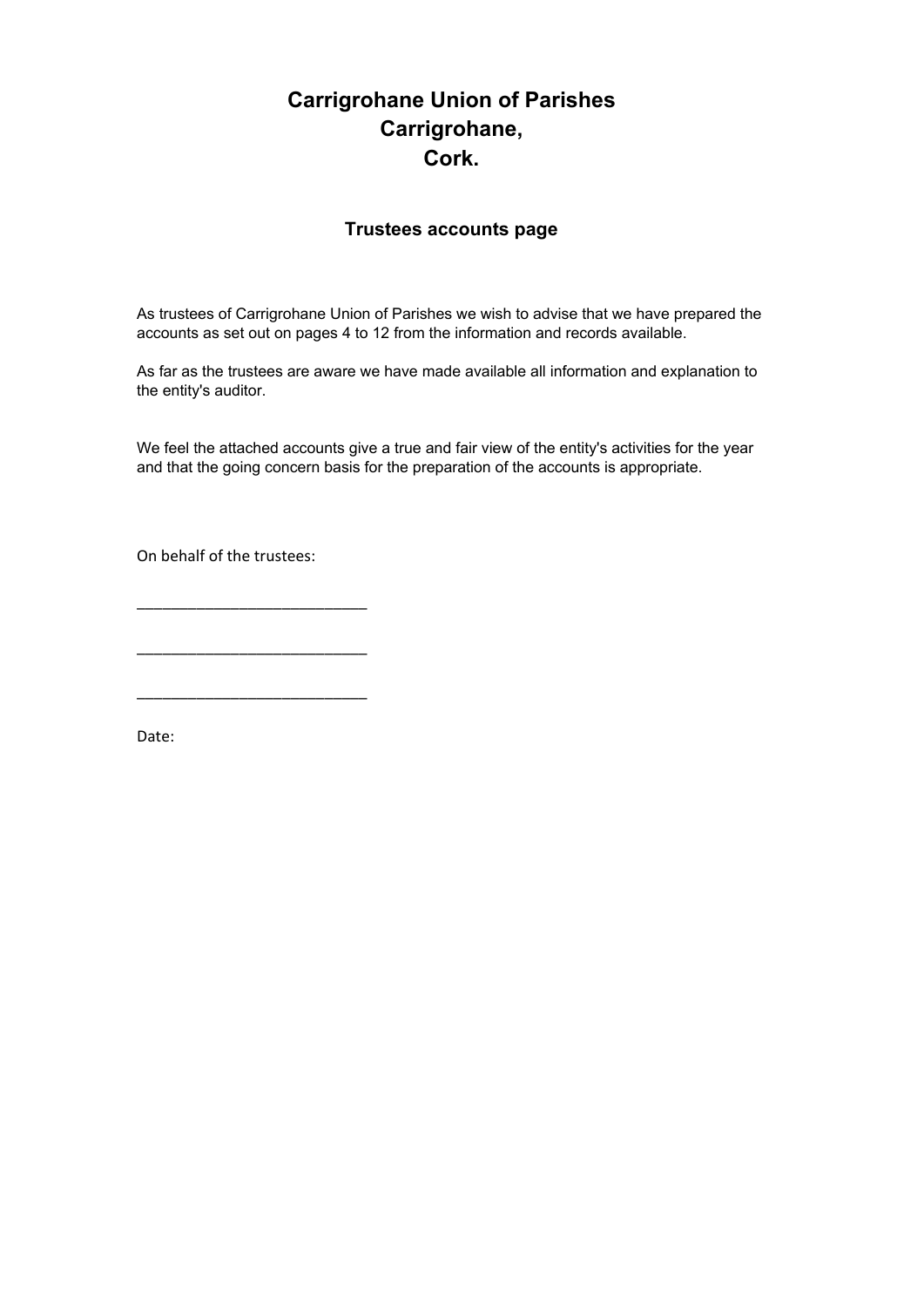| <b>Carrigrohane Union Of Parishes Finances</b> |               |               |               |
|------------------------------------------------|---------------|---------------|---------------|
| FY2021 Summary                                 |               |               |               |
|                                                | <b>Actual</b> | <b>Actual</b> | <b>Actual</b> |
|                                                | Jan - Dec     | Jan - Dec     | Jan - Dec     |
| <b>INCOME</b>                                  | FY2021        | FY2020        | FY2019        |
| <b>Parish General Giving</b>                   | 133,170       | 116,821       | 126,620       |
| <b>Parish General Fundraising</b>              | 16,870        | $\mathbf{0}$  | O             |
| <b>Designated Income</b>                       | 65,313        | 13,505        | 8,036         |
| <b>Youth Programme Income</b>                  | 0             | 40,550        | 52,671        |
| <b>Property Rental</b>                         | 15,730        | 13,201        | 16,810        |
| <b>Graveyard Income</b>                        | 1,100         | 200           | 2,600         |
| <b>Investment Income</b>                       | 6,712         | 7,840         | 19,755        |
| <b>Tax Rebates</b>                             | 45,960        | 54,330        | 54,378        |
| <b>Capital payments RCB</b>                    | 61,710        | 0             | 15,587        |
| <b>Miscellaneous</b>                           | 17,477        | 23,885        | 8,590         |
| <b>TOTAL INFLOW</b>                            | 364,042       | 270,332       | 305,047       |
| <b>EXPENDITURE</b>                             |               |               |               |
| <b>Fair Share &amp; Priorities Fund</b>        | 91,057        | 140,005       | 136,023       |
| <b>Parish Administration &amp; Overheads</b>   | 31,581        | 32,674        | 36,250        |
| <b>Worship Resources</b>                       | 3,276         | 4,738         | 7,597         |
| <b>Charitable Giving</b>                       | 14,090        | 14,885        | 17,546        |
| <b>Designated Youth Work</b>                   | 41,186        | 43,752        | 59,163        |
| <b>Property, Maintenance &amp; Utilities</b>   | 114,413       | 18,665        | 34,967        |
| <b>Finance &amp; Professional Costs</b>        | 2,589         | 3,928         | 5,542         |
| <b>Mission</b>                                 |               | 0             | 2,142         |
| <b>Capital payments</b>                        | 0             | U             | 15,587        |
| <b>Miscellaneous</b>                           | 32,299        | 18,248        | 5,197         |
| <b>Special Projects</b>                        |               | 0             | 0             |
| <b>TOTAL OUTFLOWS</b>                          | 330,491       | 276,895       | 320,014       |
| <b>Net Inflow/Outflow</b>                      | 33,551        | (6, 563)      | (14, 967)     |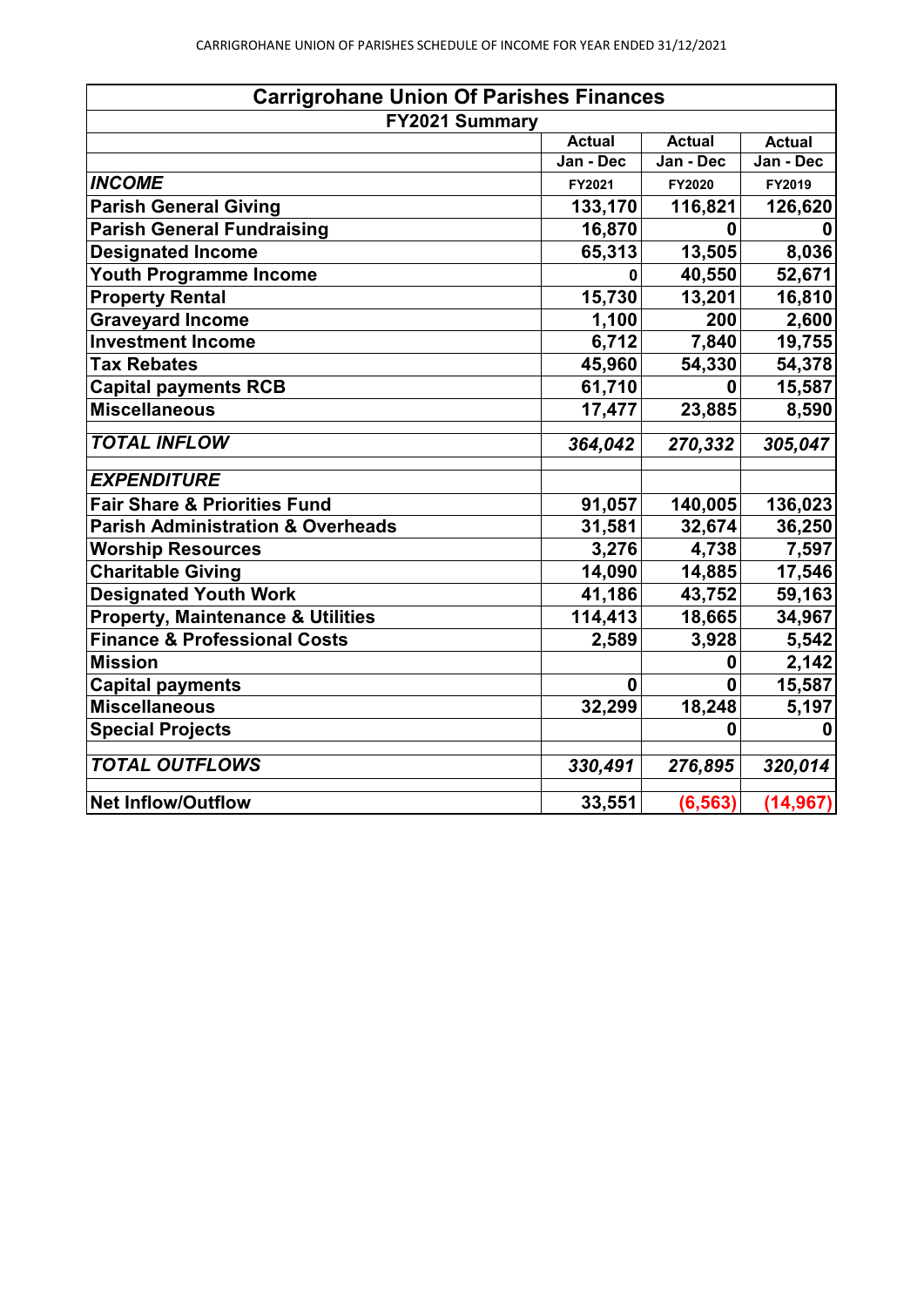### CARRIGROHANE UNION OF PARISHES SUMMARY OF FINANCIAL POSITION AS AT 31/12/2021

|                                          | €      | €       |
|------------------------------------------|--------|---------|
| <b>Assets</b>                            |        |         |
|                                          |        |         |
| Cash at bank and invesments              |        | 597,741 |
|                                          |        |         |
| Debtors and prepayments                  |        | 41,281  |
|                                          |        |         |
|                                          |        |         |
|                                          |        | 639,022 |
| Liabilities                              |        |         |
| <b>Accruals &amp; Deferred Income</b>    | 15,013 |         |
|                                          |        |         |
|                                          |        |         |
|                                          |        |         |
|                                          |        |         |
|                                          |        | 15,013  |
|                                          |        |         |
| <b>Excess of Assets over Liabilities</b> |        | 624,009 |
|                                          |        |         |
| Represented by:                          |        |         |
|                                          |        |         |
| Reserves brought forward                 |        | 558,473 |
|                                          |        |         |
| Current year surpluses/(deficits)        |        |         |
| Regular operating activities             |        | 33,551  |
| Carrig Centre Current Year               |        | 31,985  |
|                                          |        |         |
|                                          |        | 624,009 |
|                                          |        |         |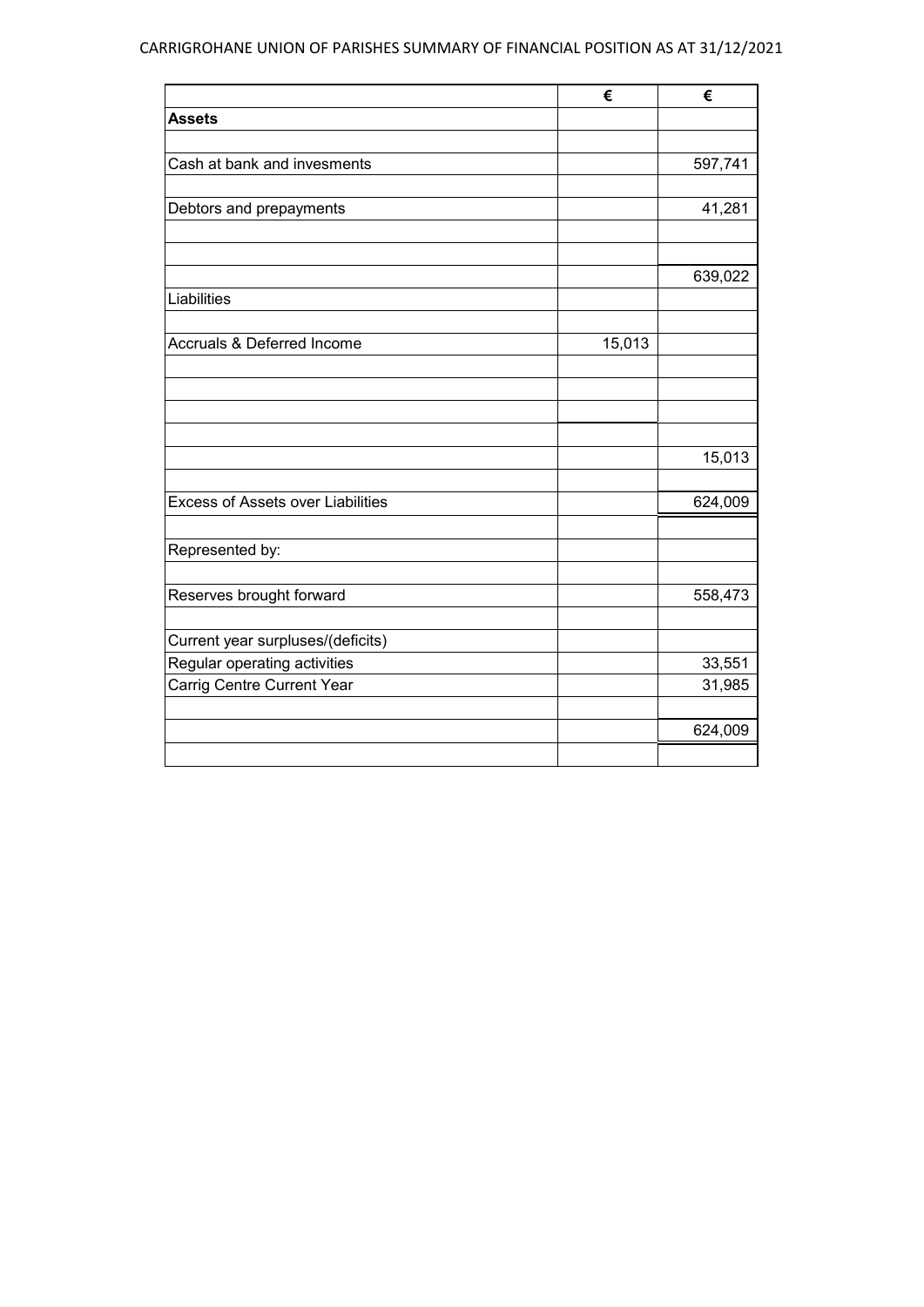| <b>Carrigrohane Union of Parishes</b>                    |                 |  |
|----------------------------------------------------------|-----------------|--|
| <b>Notes for FY2021 General Parish Accounts</b>          |                 |  |
|                                                          |                 |  |
| <b>Note 1. Charitable Giving</b>                         |                 |  |
| YMCA PAKT 2500                                           | €2,500          |  |
| Cork Christian Trust (Haven) 2500                        | €2,500          |  |
| New Wine (George Newell Support) 500                     | €500            |  |
| Church Army (Matt Gould support) 1000                    | €1,000          |  |
| Cork Street Pastors 500                                  | €500            |  |
| Bishop of Cork's Pastoral Fund 1000                      | €1,000          |  |
| CMS Ireland 1500                                         | €1,500          |  |
| Tearfund Ireland 1500                                    | €1,500          |  |
| MU Overseas 1000                                         | €1,000          |  |
| Bishops' Appeal 1000                                     | €1,000          |  |
| Special Collections (for multiple purposes)              | €1,602          |  |
| <b>Total Giving (from Parish Accounts)</b>               | €14,602         |  |
|                                                          |                 |  |
|                                                          |                 |  |
| Note 2. Youth Work                                       |                 |  |
| Salaries (including tax)                                 | €38,249         |  |
| Youth Worker + Programme Expenses                        | €1,575          |  |
| Youth Trip Expenses                                      | €0              |  |
| <b>Training Support</b>                                  | €0              |  |
| <b>Total Youth Programme Expenditure</b>                 | €39,824         |  |
|                                                          |                 |  |
| Designated Grants for Youth Programme                    | €2,200          |  |
| Trip + General Youth Income                              | €0              |  |
| Bequest Drawdown 2021*                                   | €20,966         |  |
| * monies used to form Building Fund for Parish           |                 |  |
|                                                          |                 |  |
| Note 3. Miscellaneous Income + Expenditure               |                 |  |
| Grant for Biodiversity (eco)                             | €300            |  |
| Grant from childcare communities                         | €700            |  |
| Grant for Trees (eco)                                    |                 |  |
|                                                          | €300<br>€26,171 |  |
| Grant for St Peter's/Blarney works<br>Grant for Eco work | €200            |  |
| <b>Grant for Seniors Work</b>                            | €2,000          |  |
| Gazette Subs                                             | €45             |  |
| TCC taxes paid by CUP                                    | €1,468          |  |
|                                                          | €1.025          |  |
| TCC office expenses paid by CUP                          |                 |  |
| Total Miscellaneous Income                               | €32,209         |  |
|                                                          |                 |  |
| Rector New Home Voucher                                  | €100            |  |
| Gazette subs                                             | €135            |  |
| Covid rent refund for PC                                 | €325            |  |
| Rector's Discretionary Expenditure                       | €750            |  |
| Seniors Plants (from grant)                              | €377            |  |
| Apple Trees for St Peter's (grant)                       | €576            |  |
| refund of 2+3Q PC rental (covid)                         | €650            |  |
| St P's field orchard stakes (grant)                      | €136            |  |
| Ordinary People 4 project                                | €671            |  |
| <b>Fundraising expenses</b>                              | €2,000          |  |
| Sextons' Honorariums                                     | €300            |  |
| TCC portion of taxes for M Gould                         | €1,468          |  |
| <b>Total Miscellaneous Expenditure</b>                   | €7,488          |  |
|                                                          |                 |  |
| Note 4. Long Term Youth Fund                             |                 |  |
| 2021 Income and Contributions Received                   | €7,460          |  |
| 2021 Funds Invested in Long Term Fund                    | €11,705         |  |
| Net 2021 Amount (for investment)**                       | -€4,245         |  |
| **amount of donations underinvested in 2020              |                 |  |
|                                                          |                 |  |
|                                                          |                 |  |
|                                                          |                 |  |
| Note 5. Serge Project                                    |                 |  |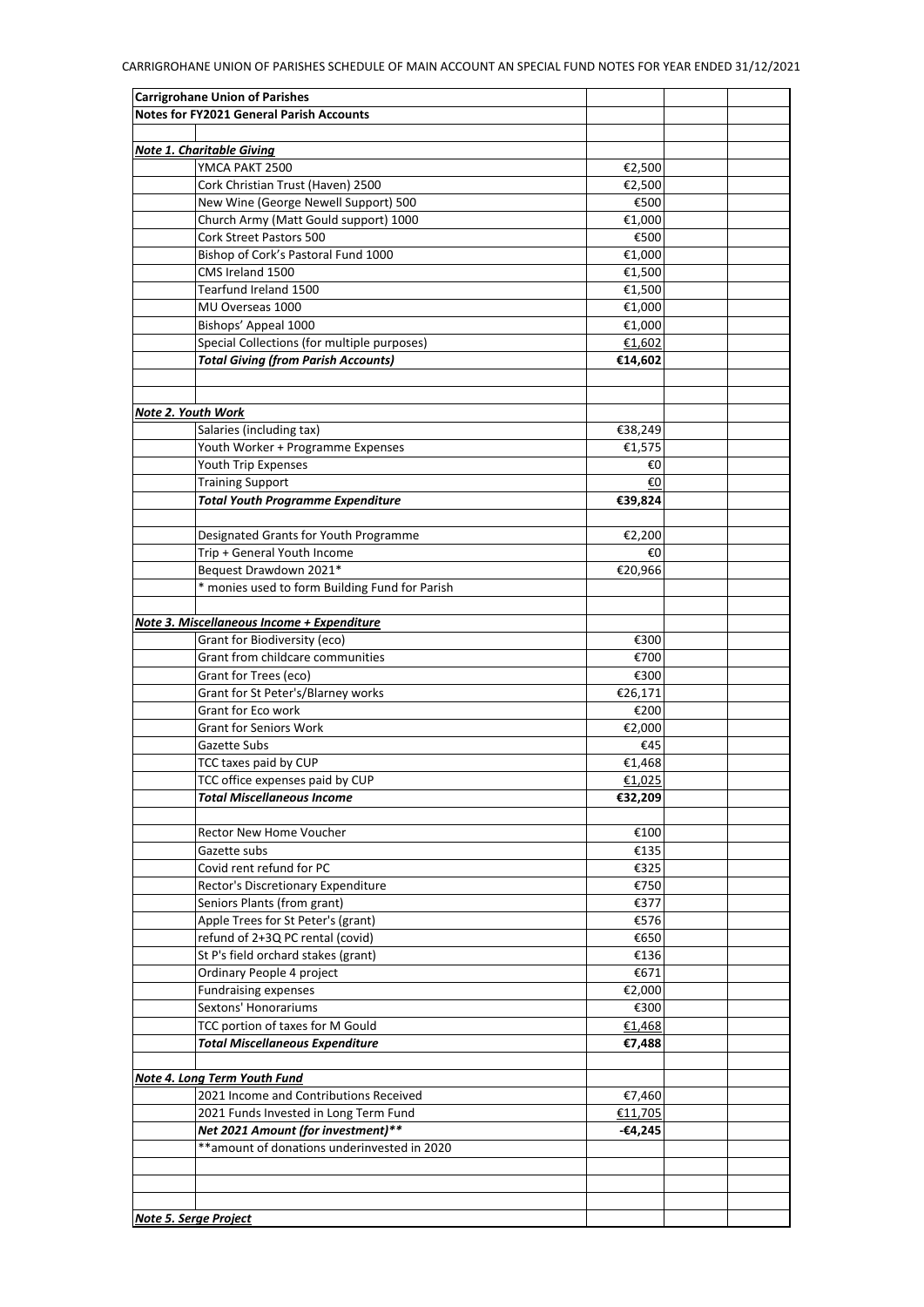| 2021 Income Received                                                       | €24,000 |  |
|----------------------------------------------------------------------------|---------|--|
| 2021 Account Expenditure                                                   | €24,017 |  |
| <b>Net Amount Allocated to General Parish Account</b>                      | -€17    |  |
|                                                                            |         |  |
|                                                                            |         |  |
| <b>Note 6. Designated Gifts</b>                                            |         |  |
| Donations for livestream/broadband costs                                   | €380    |  |
|                                                                            |         |  |
| Note 7. Property Capital Expenditure (excluding The Carraig Centre)        |         |  |
| Drawdown from RCB for Rectory Refurbishment                                | €31,229 |  |
| Paid directly by RCB from CUP funds for St.P/Blarney works                 | €30,481 |  |
| <b>Total Drawdown of RCB Funds</b>                                         | €61,710 |  |
|                                                                            |         |  |
| <b>Note 8. TCC Payments</b>                                                |         |  |
| Payment for admin personnel costs                                          | €15,000 |  |
| Reimburse for M Gould taxes q 4                                            | €1,468  |  |
| <b>Total TCC Payments 2021</b>                                             | €16,468 |  |
|                                                                            |         |  |
| <b>Note 9. Fundraising</b>                                                 |         |  |
| Gift Day                                                                   | €13,330 |  |
| <b>Christmas Tree Festival</b>                                             | €3,539  |  |
| <b>Total raised</b>                                                        | €16,869 |  |
|                                                                            |         |  |
| Fundraising expenses Christmas Tree Festival                               | €2,149  |  |
| <b>Total spent on Fundraising 2021</b>                                     | €2,149  |  |
|                                                                            |         |  |
| <b>Note 10. Inniscarra Bequests</b>                                        |         |  |
| Original Gift from B Vance in November 2019                                | €7,000  |  |
|                                                                            |         |  |
| less Inniscarra costs 2020                                                 | €515    |  |
| less Inniscarra costs 2021                                                 | €1,023  |  |
| Remaining funds from bequest in AIB Savings Account                        | €5,462  |  |
|                                                                            |         |  |
| Note 11. CUP Long Term Funds with the RCB (not included in these accounts) |         |  |
| Glebe Summary Account Balance 31/12/21                                     | €4,503  |  |
|                                                                            |         |  |
|                                                                            |         |  |
| Note 12. Carrig Centre inflows/ouflows                                     |         |  |
| <b>The Carraig Centre (Parish Accounts)</b>                                |         |  |
|                                                                            |         |  |
| CC general income                                                          |         |  |
| CC VAT refund                                                              | 24,014  |  |
| CC income from RCB                                                         | 17,245  |  |
| CC Grant support                                                           | 153,094 |  |
| CC Church army                                                             | 3,656   |  |
| <b>CC Rental income</b>                                                    | 52,805  |  |
| CC Building - architects                                                   | 227     |  |
| <b>CC Builders</b>                                                         |         |  |
| CC Building - fit out                                                      | 43,736  |  |
| CC loan repayments                                                         | 100,000 |  |
| CC Admin - security & parking                                              | 73      |  |
| CC Admin - Insurance                                                       | 8,704   |  |
| CC Admin                                                                   | 18,723  |  |
| CC Light and heat                                                          | 13,451  |  |
| CC Phones and IT                                                           | 2,295   |  |
| CC Waste                                                                   | 695     |  |
| CC Supplies kitche etc                                                     | 3,073   |  |
| <b>CC Maintenance</b>                                                      | 3,863   |  |
| CC Fees                                                                    | 3,241   |  |
| <b>CC Miscellaneous</b>                                                    | 15,829  |  |
| CC Wages                                                                   | 4,919   |  |
|                                                                            |         |  |
| Net surplus/(deficit) for the year                                         | 31,985  |  |
| Opening Balance                                                            | 48,373  |  |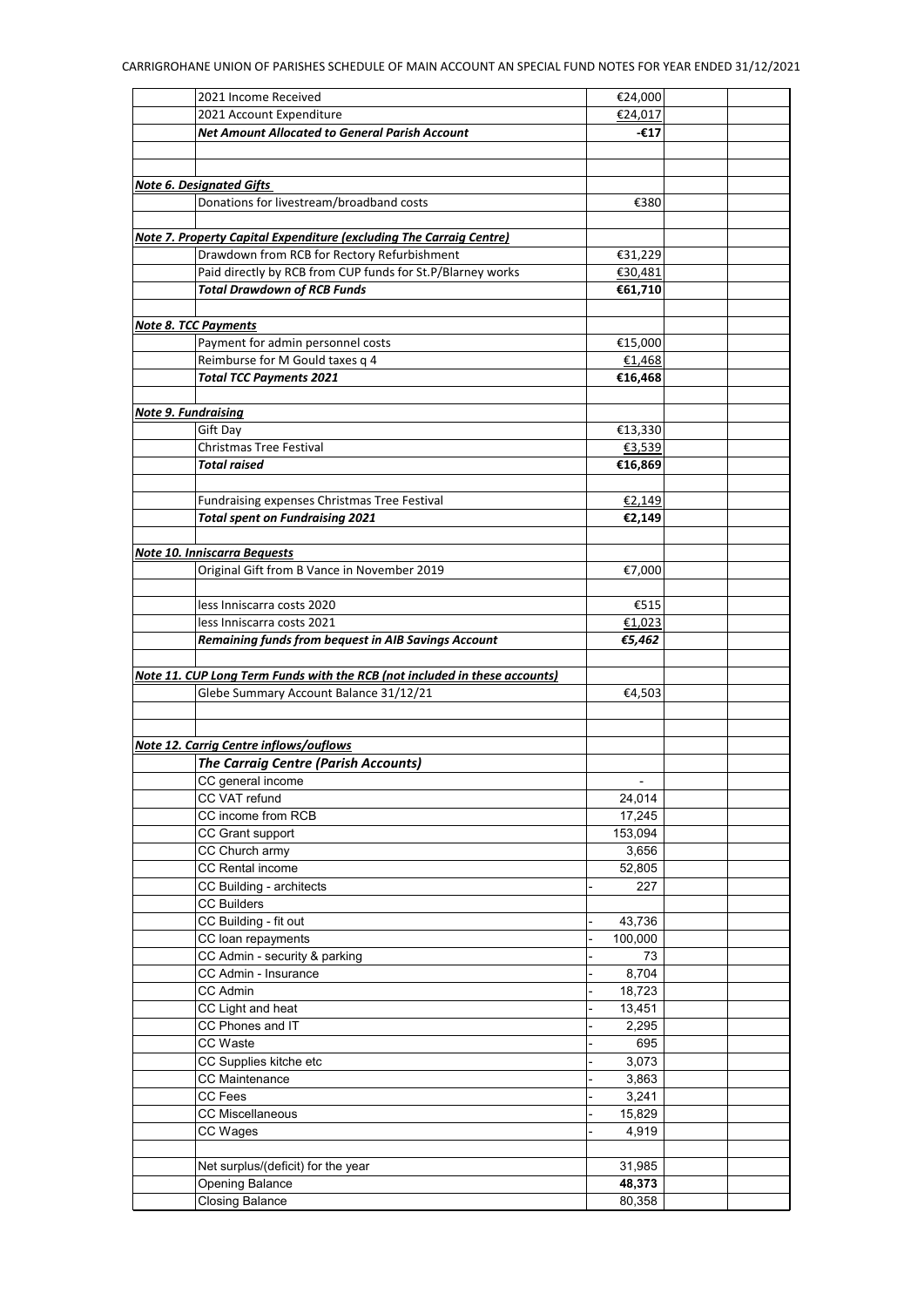### CARRIGROHANE UNION OF PARISHES SCHEDULE OF BANK ACCOUNTS AND INVESTMENTS FOR YEAR ENDED 31/12/2021

ř.

|                   |                       |                                                | 31/12/2021 |
|-------------------|-----------------------|------------------------------------------------|------------|
|                   |                       |                                                | €          |
|                   |                       | <b>PARISH OPERATING CURRENT ACCOUNT</b>        |            |
| <b>AIB</b>        | 21109077              | <b>No. 1 Main Parish Current Account</b>       | 74,196     |
|                   |                       | <b>HOLDING ACCOUNTS FOR SPECIAL GIVING</b>     |            |
| AIB               |                       | 21109820 St Peters Restoration Current Account | 4,265      |
| AIB               |                       | 29771027 Outreach Account - Current Account    | 17,821     |
| <b>AIB</b>        |                       | 29771373 Toddler Group Account                 | 1,166      |
|                   |                       | <b>Cash on hands</b>                           | 70         |
|                   |                       | <b>PARISH DEPOSIT ACCOUNTS</b>                 |            |
| <b>AIB</b>        |                       | 17786102 General Parish Deposit - 30 day       | 21,466     |
| <b>TSB</b>        |                       | 24904928 Fixed Term Deposit                    |            |
|                   | <b>OTHER ACCOUNTS</b> |                                                |            |
| <b>AIB</b>        |                       | 29771100 The Carraig Centre Current Account    | 80,358     |
| AIB               |                       | 29771290 Serge Account (No. 4)                 | 5,922      |
| <b>Irish Life</b> |                       | <b>Youth Work Bond</b>                         | 337,712    |
| <b>Irish Life</b> |                       | Irish Life 10 Year Youth Work Bond             | 54,765     |
|                   |                       |                                                |            |
|                   |                       |                                                | 597,741    |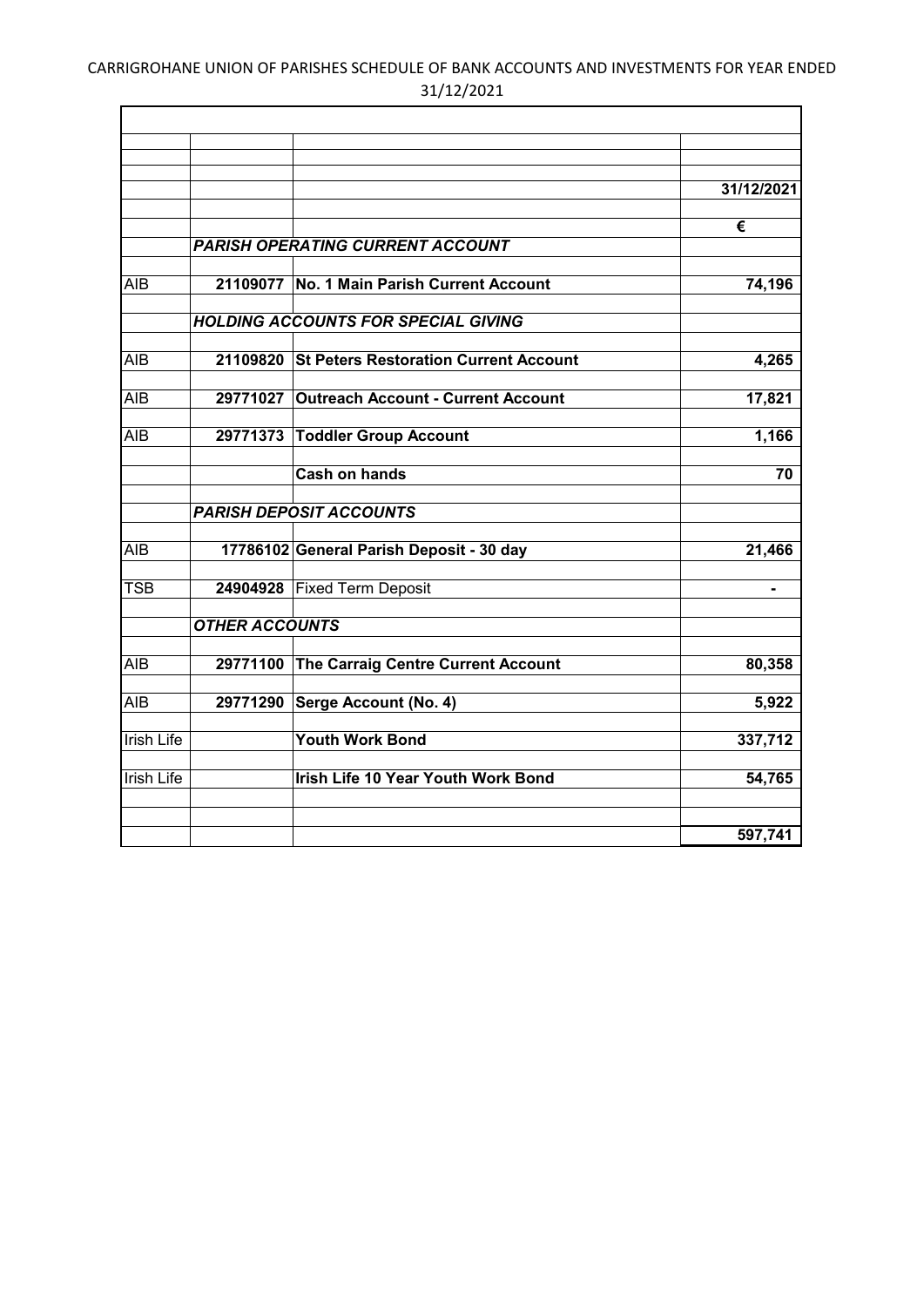|                                                   | <b>Nominal</b> | <b>Actual</b>         |
|---------------------------------------------------|----------------|-----------------------|
|                                                   |                | FY2021                |
| <b>Detailed</b>                                   |                |                       |
| <b>INFLOWS</b>                                    |                |                       |
| <b>Planned Giving:</b>                            |                |                       |
| <b>Stewardship Envelopes</b>                      | 1000           | 8,192.00              |
| <b>General Standing Orders</b>                    | 1020           | 73,809.00             |
| Targeted Standing Orders (Outreach)               | 1021           | 9,400.00              |
| Targeted Standing Orders (St. Peters)             | 1022           | 2,032.00              |
| <b>Sustentation income</b>                        | 1025           | 16,950.00             |
| <b>Total Planned Giving</b>                       |                | 110,383.00            |
|                                                   |                |                       |
| <b>General Collections:</b>                       |                |                       |
| <b>St Peters</b>                                  | 1051           | 2,065.00              |
| Blarney                                           | 1052           | 2,686.00              |
| Inniscarra                                        | 1053           | $\overline{1,}550.00$ |
| <b>United Service</b>                             | 1054           | 25.00                 |
| Sunday AM                                         | 1055           | 530.00                |
| <b>Total General Collections</b>                  |                | 6,856.00              |
| <b>General Donations</b>                          | 1035           | 15,931.00             |
| <b>Total General Parish Giving</b>                |                | 133,170.00            |
| Fundraising:                                      |                |                       |
| Fundraising for General Parish Purposes*          | 1510           | 16,870.00             |
| <b>Fundraising for Designated Parish Purposes</b> | 1520           |                       |
| <b>Fundraising for Non-Parochial Purposes</b>     | 1530           | 0.00                  |
|                                                   |                | 0.00                  |
| <b>Total Fundraising:</b>                         |                | 16,870.00             |
| Designated Income:                                |                |                       |
| <b>Special Collections</b>                        | 1110           | 1,602.00              |
|                                                   |                |                       |
| <b>Designated Gifts</b>                           | 1120           | 380.00                |
| <b>Designated Grants</b>                          |                |                       |
| (including State Agency Grants)                   | 1130           | 29,671.00             |
| Youth Income*                                     | 1140           | 9,660.00              |
|                                                   |                | 24,000.00             |
| Serge Income                                      |                |                       |
| <b>Total Designated Income</b>                    |                | 65,313.00             |
| <b>Property Rental:</b>                           |                |                       |
| Parish Hall                                       | 1620           | 8,105.00              |
| <b>Aisling Cottage Rental</b>                     | 1621           | 6,750.00              |
| <b>Blarney Church Rental</b>                      | 1622           | 675.00                |
| <b>Other Property</b>                             | 1630           | 200.00                |
| <b>Total Property Rental</b>                      |                | 15,730.00             |
|                                                   |                |                       |
| Graveyard Income:                                 |                |                       |
| <b>Burial Fees</b>                                | 1810           | 600.00                |
| <b>Grave Upkeep Contributions</b>                 | 1820           | 500.00                |
| <b>Total Graveyard Income</b>                     |                | 1,100.00              |
| Investment Income:                                |                |                       |
| <b>RCB Trust Fund Net Income</b>                  | 1300           | 6,704.00              |
| <b>Bank Interest</b>                              | 1310           | 8.00                  |
| Other Investment Income                           | 1320           |                       |
| <b>Total Investment Income</b>                    |                | 6,712.00              |
|                                                   |                |                       |
| <b>Tax Rebate</b>                                 | 1700           | 45,960.00             |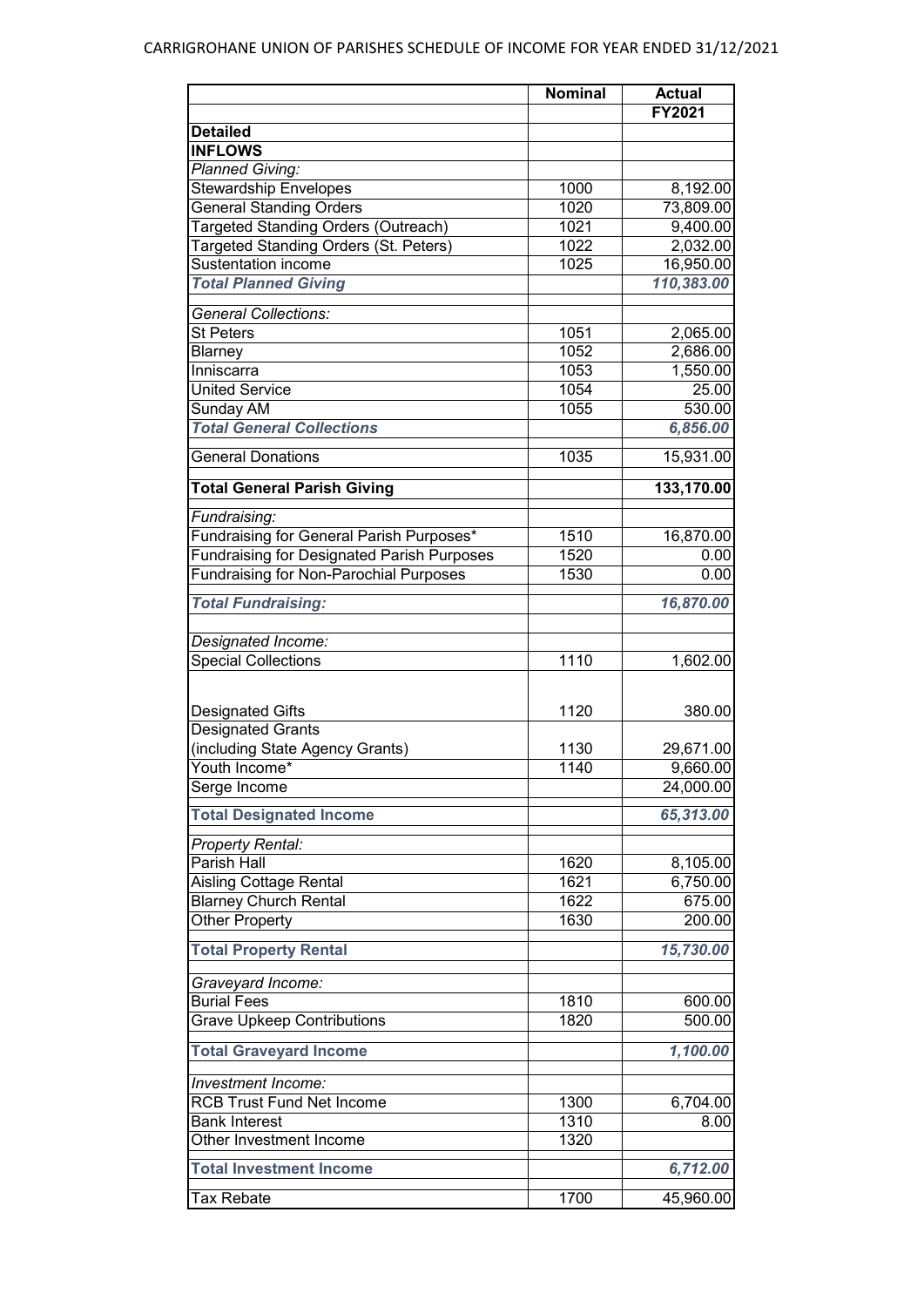#### CARRIGROHANE UNION OF PARISHES SCHEDULE OF INCOME FOR YEAR ENDED 31/12/2021

|                                   | <b>Nominal</b> | <b>Actual</b> |
|-----------------------------------|----------------|---------------|
|                                   |                | <b>FY2021</b> |
|                                   |                |               |
| Miscellaneous:                    |                |               |
| <b>Insurance Claims</b>           | 1210           |               |
| Fees for Weddings & Funerals      | 1211           |               |
| <b>TCC Administration</b>         | 1400           | 15,000.00     |
| General Office Income             | 1213           | (5.00)        |
| Miscellaneous                     | 1220           | 2,482.00      |
| <b>Total Miscellaneous Income</b> |                | 17,477.00     |
| Capital payments RCB              | 1191           | 61,710        |
| <b>TOTAL INFLOW</b>               |                | 364,042.00    |
|                                   |                |               |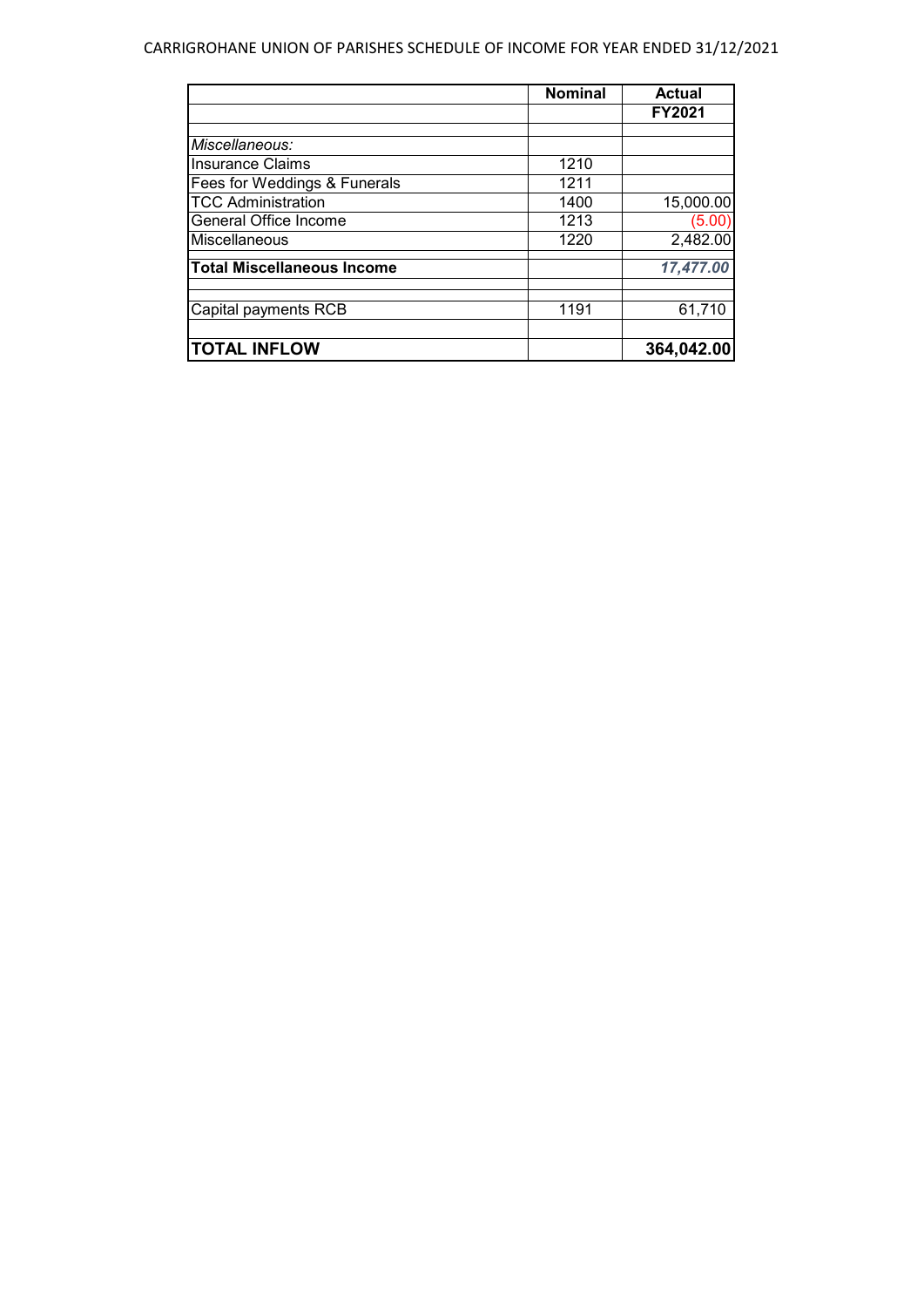|                                                       | <b>Nominal</b> | <b>Actual</b>         |
|-------------------------------------------------------|----------------|-----------------------|
|                                                       |                | FY2021                |
|                                                       |                |                       |
| <b>OUTFLOWS</b>                                       |                |                       |
| Fair Share:                                           |                |                       |
| <b>Annual Assessment</b>                              | 2010           | 90,717.00             |
| <b>Priorities Fund</b>                                | 2020           | 340.00                |
| Dioceses Levy Sundry                                  | 2030           |                       |
| <b>Total Fair Share</b>                               |                | 91,057.00             |
|                                                       |                |                       |
| Parish Administration & Overheads:                    |                |                       |
|                                                       |                |                       |
|                                                       |                |                       |
|                                                       |                |                       |
| <b>Salaries &amp; Taxes</b>                           | 2100           |                       |
| <b>PR &amp; Promotion</b>                             | 2120           | 17,921.00<br>479.00   |
|                                                       |                |                       |
| <b>General Office</b>                                 | 2130           | $\overline{1,025.00}$ |
| <b>Fundraising expenses</b>                           | 2140           | 2,149.00              |
| <b>Office Equipment</b>                               | 2150           |                       |
| Insurance                                             | 2160           | 10,007.00             |
| <b>Total Parish Administration &amp; Overheads</b>    |                | 31,581.00             |
|                                                       |                |                       |
| <b>Worship Support:</b>                               |                |                       |
| <b>Church Supplies</b>                                | 2410           | 273.00                |
| Lighthouse expenses                                   | 2411           | 300.00                |
| Literature & Materials                                | 2420           | 100.00                |
| <b>Visiting Preachers</b>                             | 2430           |                       |
| <b>Church Music</b>                                   | 2440           | 1,503.00              |
| <b>Clergy Book Allowance</b>                          | 2460           |                       |
| <b>Clergy Training Support</b>                        | 2470           |                       |
| <b>General Clergy Expenses</b>                        | 2480           | 360.00                |
| Streaming on-line expenses                            | 2490           | 419.00                |
| Lay Training Support                                  | 2500           | 140.00                |
| <b>General Catering</b>                               | 2520           | 181.00                |
|                                                       |                |                       |
| <b>Total Worship Support</b>                          |                | 3,276.00              |
| Mission:                                              |                |                       |
| <b>General Mission</b>                                | 2900           |                       |
|                                                       |                |                       |
| <b>Total Mission</b>                                  |                | 0.00                  |
| Charitable Giving:                                    |                |                       |
| <b>Annual Giving</b>                                  | 2050           | 13,000.00             |
| <b>Special Collection Giving</b>                      | 2060           | 1,090.00              |
|                                                       |                |                       |
| <b>Total Charitable Giving</b>                        |                | 14,090.00             |
|                                                       |                |                       |
| Youth Work:                                           |                |                       |
| <b>Youth Worker Salaries</b>                          | 2710           | 39,411.00             |
| Youth Worker Expenses                                 | 2720           | 1,575.00              |
| Youth Programme Expenses                              | 2730           |                       |
| <b>Youth Trip Expenses</b>                            | 2740           |                       |
| <b>Sunday School Expenses</b>                         | 2750           |                       |
| Total Youth Work:                                     |                | 40,986.00             |
|                                                       |                |                       |
| Youth Worker Training:                                |                |                       |
| Youth Work Training Support                           | 2760           | 200.00                |
| Total Youth Worker Training:                          |                | 200.00                |
|                                                       |                |                       |
| <b>Total Children &amp; Youth Work (General Fund)</b> |                | 41,186.00             |
|                                                       |                |                       |